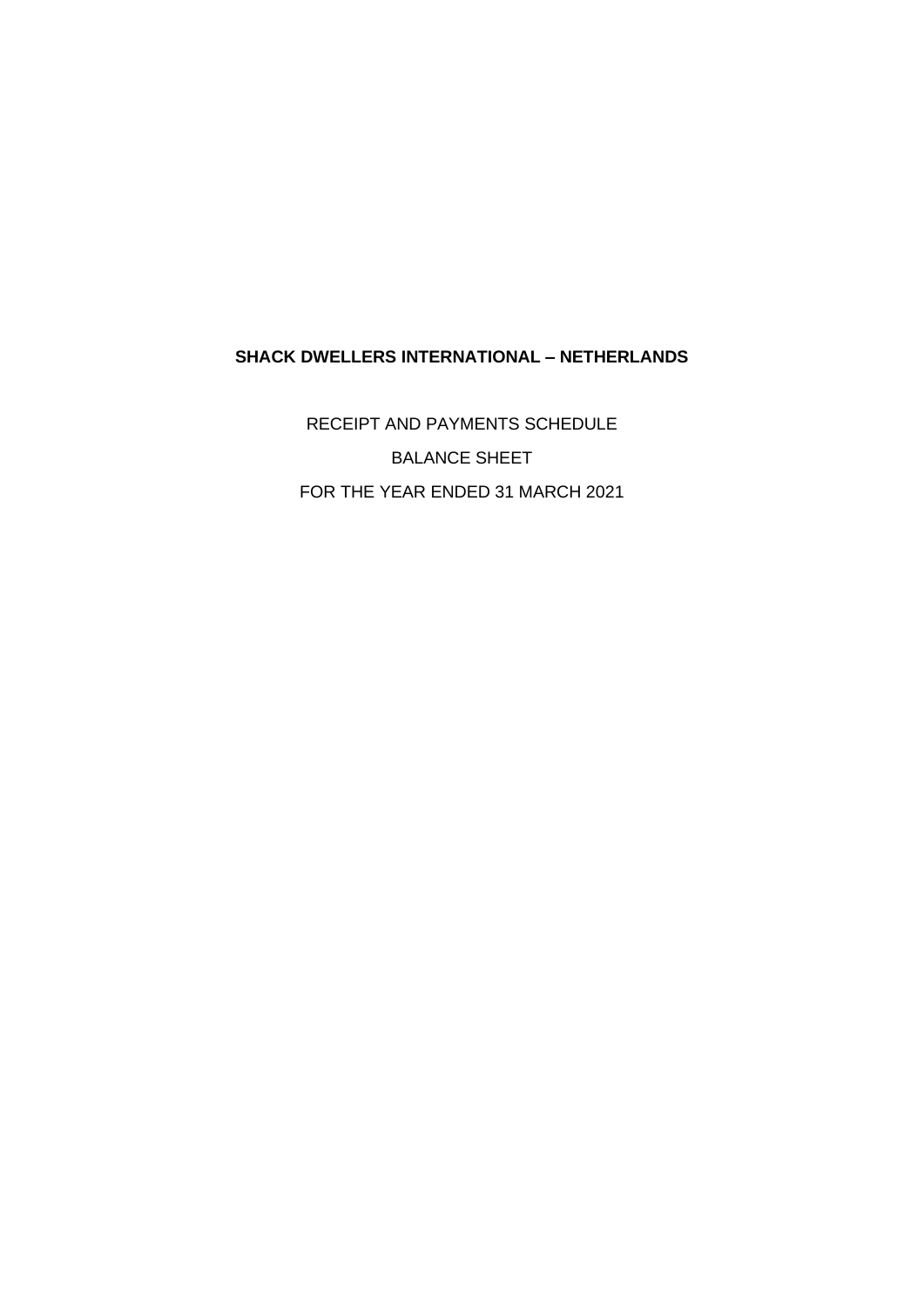

# **Independent Auditor's Report**

#### **To the members of Shack Dwellers International (NETHERLANDS)**

#### **Qualified Opinion**

We have audited the payments and receipts schedules and balance sheets, as per attached schedules to this report, of Shack Dwellers International (Netherlands), as at 31 March 2021.

In our opinion, except for the matter referred to in the Basis for Qualified Opinion, the financial information in the payments and receipts schedules and balance sheets as at 31 March 2021, is prepared in all material aspects, in accordance the basis of accounting applied by Shack Dwellers International (Netherlands).

#### **Basis for Qualified Opinion**

The receipts, as per the payments and receipts schedules and balance sheets, includes cash receipts from funding raising activities. It is not feasible for the organization to institute controls over the collection of the cash receipts. Accordingly, it was impractical for us to extend our audit testing beyond the receipts actually recorded in the bank account.

We conducted our audit in accordance with International Standards on Auditing (ISAs). Our responsibilities under those standards are further described in the Auditor's Responsibilities for the Audit of the annual financial statements section of our report. We are independent of the organisation in accordance with the ethical requirements that are relevant to our audit of the payments and receipts schedules and balance sheets, and we have fulfilled our other ethical responsibilities in accordance with those requirements. We believe that the audit evidence we have obtained is sufficient and appropriate to provide a basis for our opinion.

#### **Emphasis of Matter – Basis of Accounting and Restriction on Distribution**

We draw attention to the Note to the payments and receipts schedules and balance sheets, which describes the basis of accounting. The payments and receipts schedules and balance sheets are prepared to assist Shack Dwellers International (Netherlands) to meet the requirements of its own legislation. As a result, the payments and receipts schedules and balance sheets may not be suitable for another purpose. Our report is intended solely for Shack Dwellers International (Netherlands) and its regulators in the Netherlands and should not be distributed to other parties other than Shack Dwellers International (Netherlands) and its regulators.

#### **Auditor's Responsibilities for the Audit of the Payments and Receipts Schedule and Balance Sheet**

Our objectives are to obtain reasonable assurance about whether the payments and receipts schedules and balance sheet are free from material misstatement, whether due to fraud or error, and to issue an auditor's report that includes our opinion. Reasonable assurance is a high level of assurance, but is not a guarantee that an audit conducted in accordance with ISAs will always detect a material misstatement when it exists. Misstatements can arise from fraud or error and are considered material if, individually or in the aggregate, they could reasonably be expected to influence the economic decisions of users taken on the basis of the payments and receipts schedules and balance sheet. As part of an audit in accordance with ISAs, we exercise professional judgement and maintain professional scepticism throughout the audit. We also:

• Identify and assess the risks of material misstatement of the payments and receipts schedules and balance sheets, whether due to fraud or error, design and perform audit procedures responsive to those risks, and obtain audit evidence that is sufficient and appropriate to provide a basis for our opinion. The risk of not detecting a material misstatement resulting from fraud is higher than for one resulting from error, as fraud may involve collusion, forgery, intentional omissions, misrepresentations, or the override of internal control.

*EXECUTIVE CHAIRMAN: CLIVE NOLAND BCom (Hons) CA (SA) CHIEF EXECUTIVE OFFICER: ALLAN MUNDELL BCompt (Hons) CA (SA) DIRECTORS: PAUL ERASMUS BCompt (Hons) CA (SA), ARNO DU PREEZ BCom (Hons) CA (SA), CRAIG STANSFIELD BCom (Hons) CA (SA), FERDINAND CLOETE BCom (Hons) MCom (Tax) CA (SA), MARK SCHULZE BCompt (Hons) CA (SA), RAFAEL GOMES BCom (Hons)*  CA (SA) ASSOCIATE DIRECTORS: ANTHONY HOBSON BCom (Hons) CA(SA), BIANCA AGGETT BCom (Hons) CA (SA), JANNUDIEN HASHIM BCom (CTA) AGA (SA), LIZELLE WESSELS BCompt (Hons) CA (SA), CA (SA), CR<br>LUNGANI SHINGA BCom CTA CA (SA), S *& TAX SPECIALISTS: PROF. WALTER GEACH BA LLB (CPT) MCom FCIS CA (SA), GRAEME SAGGERS MCom (UCT) CA (SA) MTP. Chartered Accountants (SA) Registered Auditors. Geneva Group International (GGI), Independent Member Firm. Nolands Inc Reg No 2000/004145/21 All professional firms practising in the Republic* 

*of South Africa under Nolands ("Member firms") are licensed by Nolands Audit SA Proprietary Limited (Registration number: 2020/256102/07) ("Nolands SA") save for member firms practising*  outside of the Republic of South Africa which member firms are licensed by Nolands International Limited (BRN No: C16141706) (FSC No: C116016185). Each member firm is an independent<br>contractor practising for its own risk a *member firms and Nolands SA or Nolands International Limited are Associates of each other. If any further information is required, kindly contact us. Se[e http//www.nolands.co.za/disclaimers.](http://www.nolands.co.za/disclaimers)*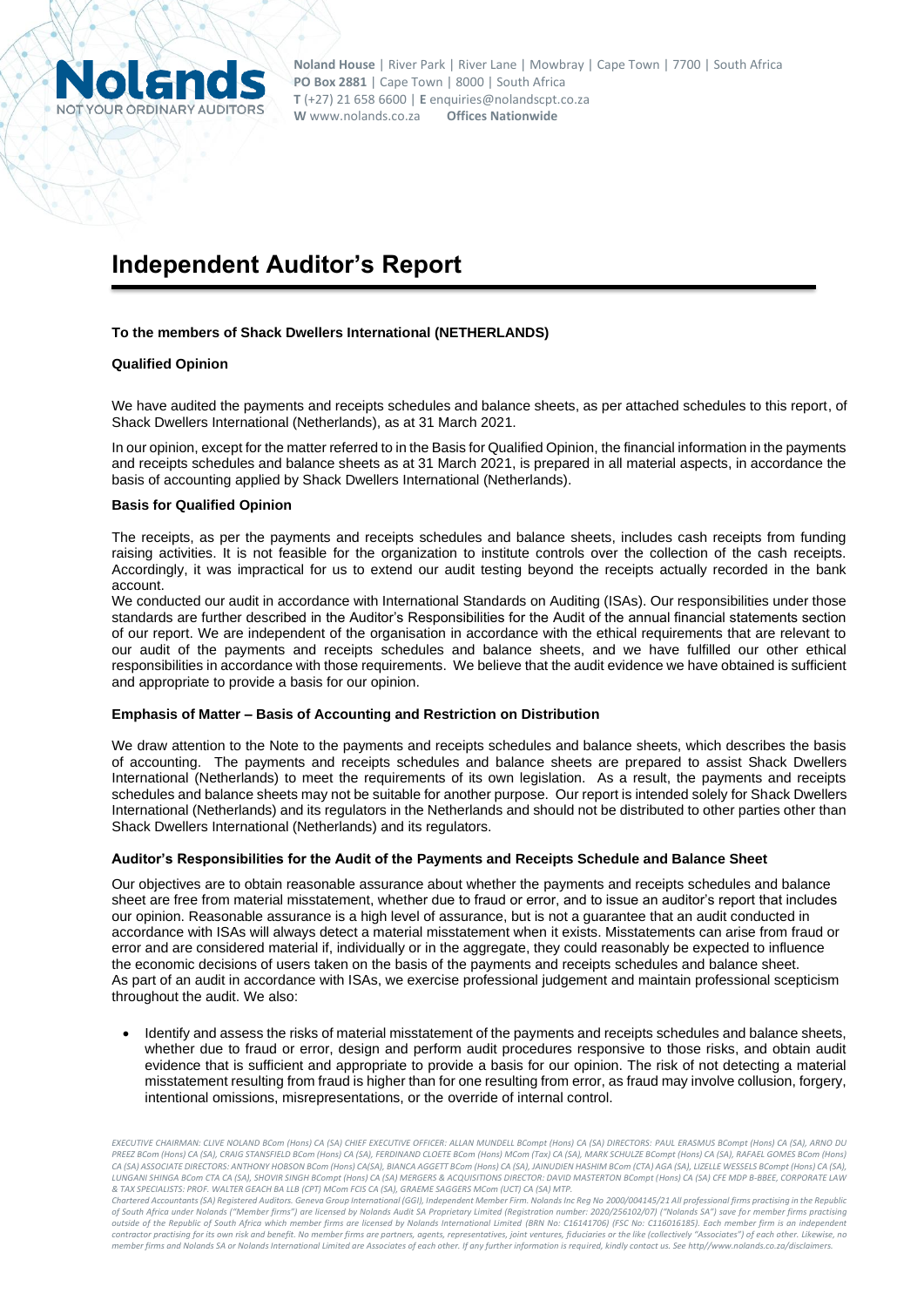

# **Independent Auditor's Report**

- Obtain an understanding of internal control relevant to the audit in order to design audit procedures that are appropriate in the circumstances, but not for the purpose of expressing an opinion on the effectiveness of the organisation's internal control.
- Conclude on the appropriateness of the members' use of the going concern basis of accounting and based on the audit evidence obtained, whether a material uncertainty exists related to events or conditions that may cast significant doubt on the organisation's ability to continue as a going concern. If we conclude that a material uncertainty exists, we are required to draw attention in our auditor's report to the related disclosures in the financial statements of organisation or, if such disclosures are inadequate, to modify our opinion. Our conclusions are based on the audit evidence obtained up to the date of our auditor's report. However, future events or conditions may cause the organisation to cease to continue as a going concern.
- Evaluate the appropriateness of accounting polices used and the reasonableness of the accounting estimates, if any, and related disclosures made by management.

We communicate with those charged with governance regarding, among other matters, the planned scope and timing of the audit and significant audit findings, including any significant deficiencies in internal control that we identify during our audit.

Junes he

**Nolands Inc.** Registered Auditors Practice Number: 900583e Per: Ferdinand Cloete CA(SA), RA Director Cape Town

**09 December 2021**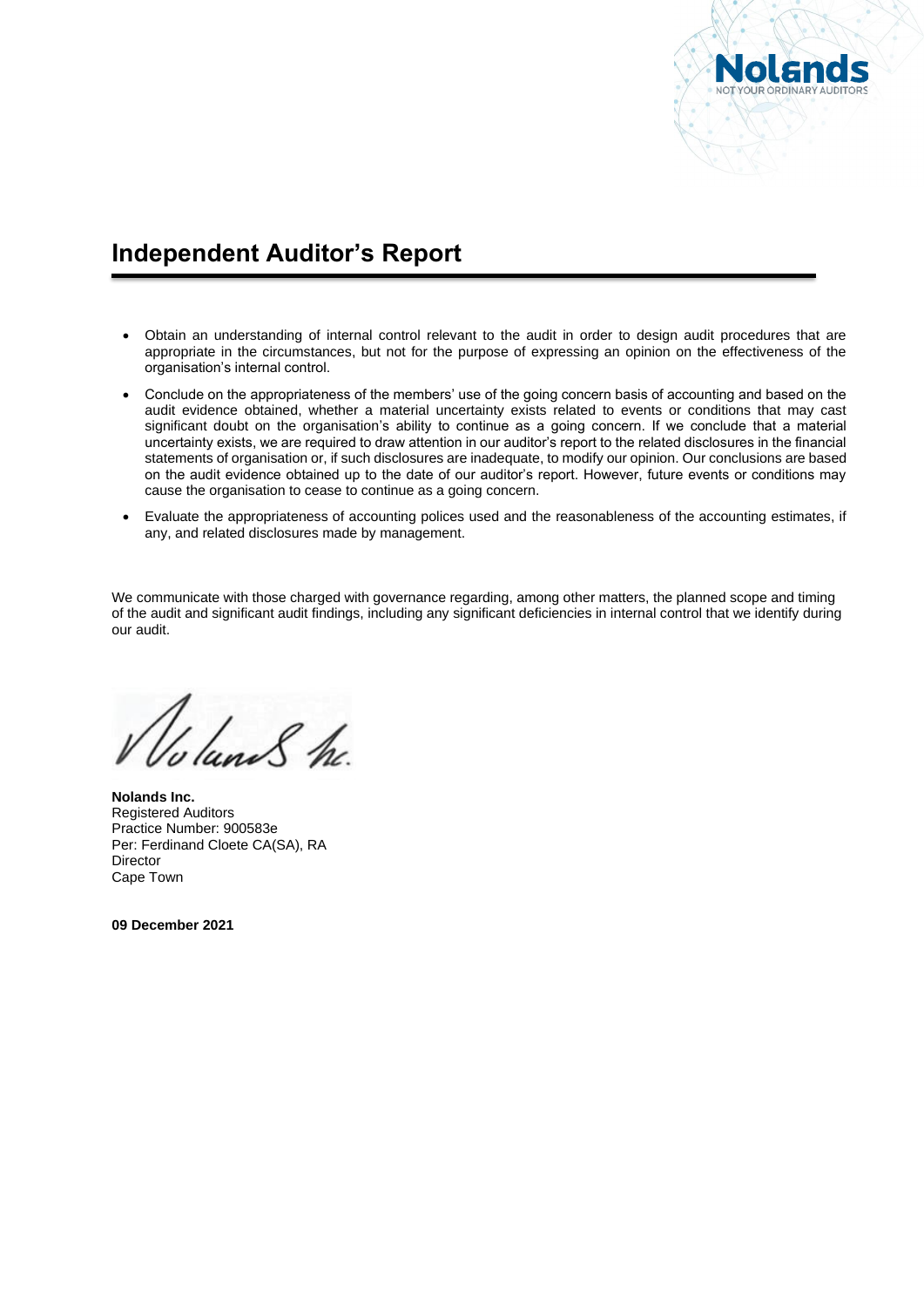## **SHACK DWELLERS INTERNATIONAL (NETHERLANDS)**

## **PAYMENTS AND RECEIPTS SCHEDULE RABOBANK - SDI NETHERLANDS : Account 3405 518 79 ( EURO)**

### **FOR THE PERIOD - 01 APRIL 2020 TO 31 MARCH 2021**

|                                                                     | 2021<br><b>EUR</b> |         | 2021<br>ZAR |         |
|---------------------------------------------------------------------|--------------------|---------|-------------|---------|
| <b>Total Income</b>                                                 | 40725              |         | 752727      |         |
| <b>Exchange Gain</b>                                                |                    |         | 23 071      |         |
| <b>Exchange Loss</b>                                                |                    |         | (67794)     |         |
| <b>Total Expenditure</b>                                            | (39545)            |         | (732 115)   |         |
| Add: Bank Balance as at 1 April 2020<br>Less: Transfers made to SDI | 19 4 91            |         | 385 874     |         |
| Bank Balance as at 31 March 2021                                    | 20 671             |         | 361 764     |         |
| <b>INCOME</b>                                                       | 40725              |         | 752727      |         |
| SDI from:                                                           |                    |         |             |         |
| Fundraising                                                         | 3 3 0 0            |         | 63 550      |         |
| Other                                                               | 37 4 25            |         | 689 177     |         |
|                                                                     |                    |         |             |         |
| <b>Unrealised Foreign Exchange Gain</b>                             |                    |         | 23 071      |         |
| <b>EXPENDITURE</b>                                                  | 39 545             |         | 732 115     |         |
| <b>Support community groups:</b>                                    |                    | 37 4 25 |             | 689 177 |
| Learning, Monitoring & Evaluation                                   | 37 4 25            |         | 689 177     |         |
|                                                                     |                    |         |             |         |
| <b>Overheads:</b><br>Insurance                                      | 777                | 2 1 2 0 | 15 5 25     | 42 938  |
| <b>Office Rentals</b>                                               | 726                |         | 14 9 10     |         |
| <b>Websites &amp; Database</b>                                      | 30                 |         | 577         |         |
| Subscription                                                        | 500                |         | 10 269      |         |
| <b>Bank Charges</b>                                                 | 87                 |         | 1657        |         |
|                                                                     |                    |         |             |         |
| <b>Unrealised Foreign Exchange Loss</b>                             |                    |         | 67 794      |         |

### **Note:**

These figures are derived from the Euro Robabank account and the movement are incorporated in the financial statements of Shack Dwellers International ( South Africa) NPO and therefore should be considered with the audited financial statements of Shack Dwellers International ( South Africa) NPO. The classification of receipts and expenses are in accordance with organisation's own accounting polices and principles.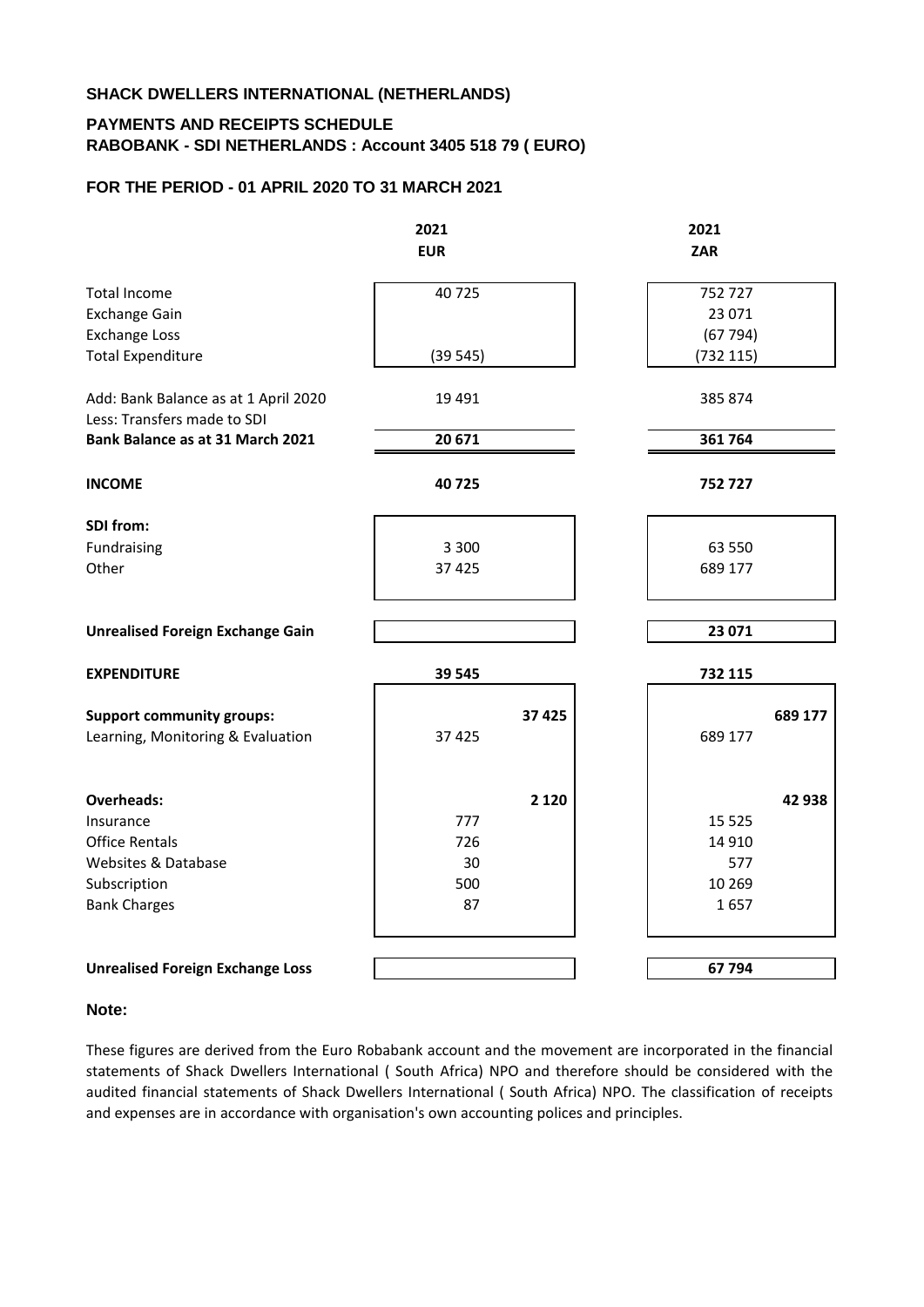# **SHACK DWELLERS INTERNATIONAL (NETHERLANDS) PAYMENTS AND RECEIPTS SCHEDULE RABOBANK - SDI NETHERLANDS : Account 1483 80 557 ( EURO) FOR THE PERIOD - 01 APRIL 2020 TO 31 MARCH 2021**

|                                         | 2021       | 2021          |               |
|-----------------------------------------|------------|---------------|---------------|
|                                         | <b>EUR</b> | <b>ZAR</b>    |               |
| <b>Total Income</b>                     | 476 035    | 9082081       |               |
| <b>Exchange Gain</b>                    |            | 326 664       |               |
| <b>Exchange Loss</b>                    |            | (994726)      |               |
| <b>Total Expenditure</b>                | (191537)   | (3653942)     |               |
| Add: Bank Balance as at 1 April 2020    | 110 190    | 2 181 500     |               |
| Less: Transfer to Raboban Acc           | (37425)    | (689 177)     |               |
| Bank Balance as at 31 March 2021        | 357 262    | 6 252 400     |               |
| <b>INCOME</b>                           | 476 035    | 9 082 081     |               |
| SDI from:                               |            |               |               |
| ARISE                                   | 96 791     | 1778974       |               |
| UrbaMonde                               | 45 041     | 791 790       |               |
| Other                                   | 334 203    | 6 5 1 1 3 1 7 |               |
| <b>Unrealised Foreign Exchange Gain</b> |            | 326 664       |               |
| <b>EXPENDITURE</b>                      | 191 537    | 3 653 942     |               |
| <b>Support community groups:</b>        | 122 962    |               | 2 3 1 9 4 8 2 |
| Learning, Monitoring & Evaluation       | 122 962    | 2 3 1 9 4 8 2 |               |
| Info. and awareness creation:           | 2711       |               | 53 820        |
| <b>Travel &amp; Accommodation</b>       | 2 7 1 1    | 53 820        |               |
| <b>Management internationally</b>       |            |               |               |
| raised funds:                           | 2 2 3 6    |               | 41 250        |
| Capital projects                        |            |               |               |
| Consultancy                             | 2 2 3 6    | 41 250        |               |
| Travel & Accommodation                  |            |               |               |
| <b>Overheads:</b>                       | 63 628     |               | 1 239 390     |
| <b>Salaries</b>                         | 6825       | 130 779       |               |
| <b>Office Rental</b>                    | 2 1 7 8    | 41 098        |               |
| Legal Fees                              | 5 6 2 4    | 103 293       |               |
| Youth Development                       | 1415       | 24 740        |               |
| Insurance                               | 887        | 15 975        |               |
| Disaster Response - Covid               | 46 117     | 912 405       |               |
| <b>Bank Charges</b>                     | 582        | 11 101        |               |
|                                         |            |               |               |
| <b>Unrealised Foreign Exchange Loss</b> |            | 994 726       |               |

### **Note:**

These figures are derived from the Euro Robabank account and the movement are incorporated in the financial statements of Shack Dwellers International ( South Africa) NPO and therefore should be considered with the audited financial statements of Shack Dwellers International ( South Africa) NPO. The classification of receipts and expenses are in accordance with organisation's own accounting polices and principles.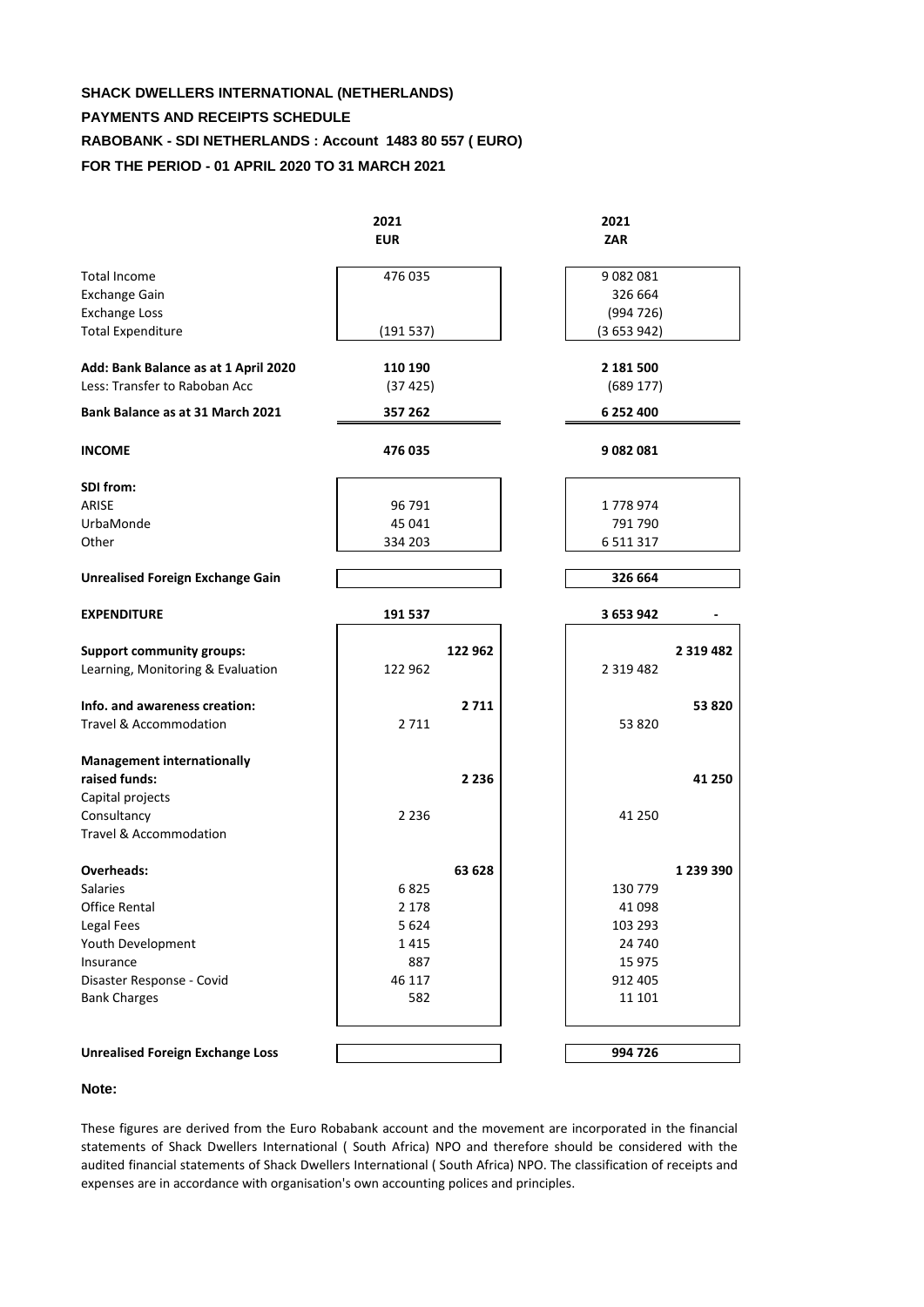# **SHACK DWELLERS INTERNATIONAL (NETHERLANDS) PAYMENTS AND RECEIPTS SCHEDULE RABOBANK - SDI NETHERLANDS : Account 0148 380557 USD FOR THE PERIOD - 01 APRIL 2020 TO 31 MARCH 2021**

|                                                                     | 2021<br><b>USD</b> |        | 2021<br><b>ZAR</b> |          |
|---------------------------------------------------------------------|--------------------|--------|--------------------|----------|
|                                                                     |                    |        |                    |          |
| Total Income                                                        | 133 458            |        | 2 158 319          |          |
| <b>Exchange Loss</b>                                                |                    |        | (291088)           |          |
| <b>Exchange Gain</b>                                                |                    |        | 111 294            |          |
| <b>Total Expenditure</b>                                            | (66468)            |        | (1146556)          |          |
| Add: Bank Balance as at 1 April 2020<br>Less: Transfers made to SDI | 55 709             |        | 997 471            |          |
| Bank Balance as at 31 March 2021                                    | 122 699            |        | 1829440            |          |
| <b>INCOME</b>                                                       | 133 458            |        | 2 158 319          |          |
| SDI from:                                                           |                    |        |                    |          |
| <b>Frontier GRCF</b>                                                | 80 000             |        | 1 264 910          |          |
| World Resources In                                                  | 13 4 7 5           |        | 200 240            |          |
| Other                                                               | 39 983             |        | 693 169            |          |
|                                                                     |                    |        |                    |          |
| Unrealised Foreign Exchange Gain                                    |                    |        | 111 294            |          |
| <b>EXPENDITURE</b>                                                  | 66 468             |        | 1 146 556          |          |
| <b>Support community groups:</b>                                    |                    | 10749  |                    | 177847   |
| Learning, Monitoring & Evaluation                                   | 10749              |        | 177847             |          |
| Info. and awareness creation:                                       |                    | 685    |                    | 12 2 2 6 |
| Travel & Accommodation                                              | 685                |        | 12 2 2 6           |          |
| <b>Overheads:</b>                                                   |                    | 55 035 |                    | 956 483  |
| Salaries.                                                           | 37 535             |        | 643 190            |          |
| Office Rental                                                       | 7500               |        | 129 531            |          |
| Legal Fees                                                          | 10 000             |        | 183762             |          |
| Consultancy                                                         |                    |        |                    |          |
|                                                                     |                    |        |                    |          |
| <b>Unrealised Foreign Exchange Loss</b>                             |                    |        | 291 088            |          |

### **Note**

These figures are derived from the USD Robabank account and the movement are incorporated in the financial statements of Shack Dwellers International ( South Africa) NPO and therefore should be considered with the audited financial statements of Shack Dwellers International ( South Africa) NPO. The classification of receipts and expenses are in accordance with organisation's own accounting polices and principles.